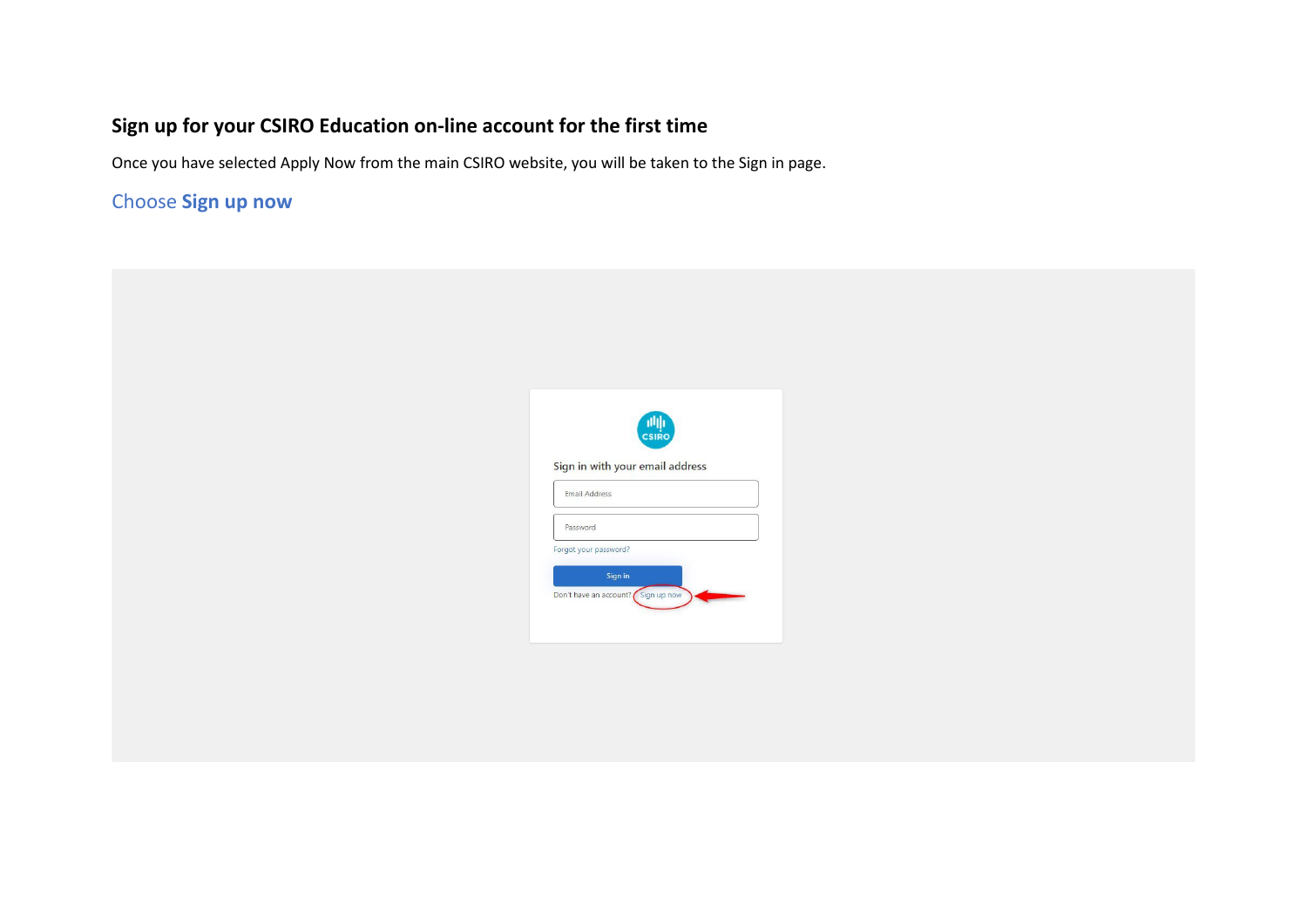| $\langle$ Cancel<br><b>CSIRO</b>                                                                   |  |
|----------------------------------------------------------------------------------------------------|--|
| jimmytest @gmail.com<br>⊕                                                                          |  |
| Send verification code<br>۷<br>New Password                                                        |  |
| $\mathbb Q$<br>Confirm New Password                                                                |  |
| Display Name<br>First name                                                                         |  |
| Last Name<br>I have read & understand the Privacy Collection Notice                                |  |
| I have read & agree to the Terms of Use<br>I have consent to share information about third parties |  |
| Create                                                                                             |  |

Enter your preferred email address and select **Send verification code**. Check your email for the code.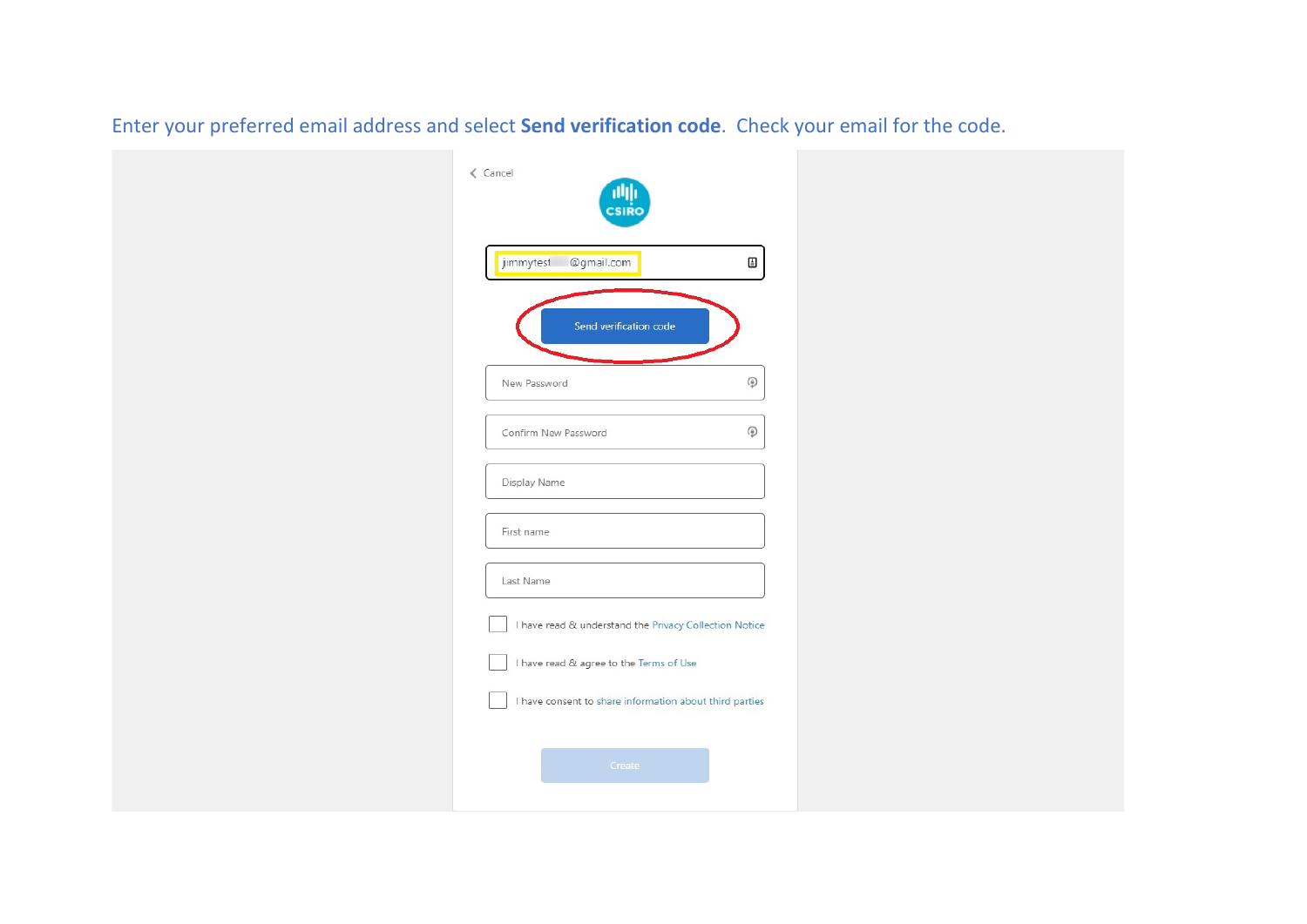## Enter the code sent to your email, then choose **Verify code**.

| $\langle$ Cancel<br><b>CSIR</b>                                                          |
|------------------------------------------------------------------------------------------|
| Verification code has been sent to your inbox. Please copy it<br>to the input box below. |
| jimmytest @gmail.com                                                                     |
| 135989<br>Verify code<br>Send new code                                                   |
| New Password                                                                             |
| Confirm New Password                                                                     |
| Display Name                                                                             |
| First name                                                                               |
| Last Name                                                                                |
| I have read & understand the Privacy Collection Notice                                   |
| I have read & agree to the Terms of Use                                                  |
| I have consent to share information about third parties                                  |

**Please Note**: The process of sending and receiving the email verification code may take some time. The actual time may depend on such things as:

- your email service provider
- Internet traffic at the time
- Internet speed
- The age of your machine.

The verification code may also fall into your **Spam or Trash** folder so please check there before selecting the 'Send new code' button.

Although in most cases the code email will arrive in a matter of seconds, please allow 5 minutes or so to receive the code. If you select the 'Send new code' button sooner, you could end up receiving the original code which will no longer be valid.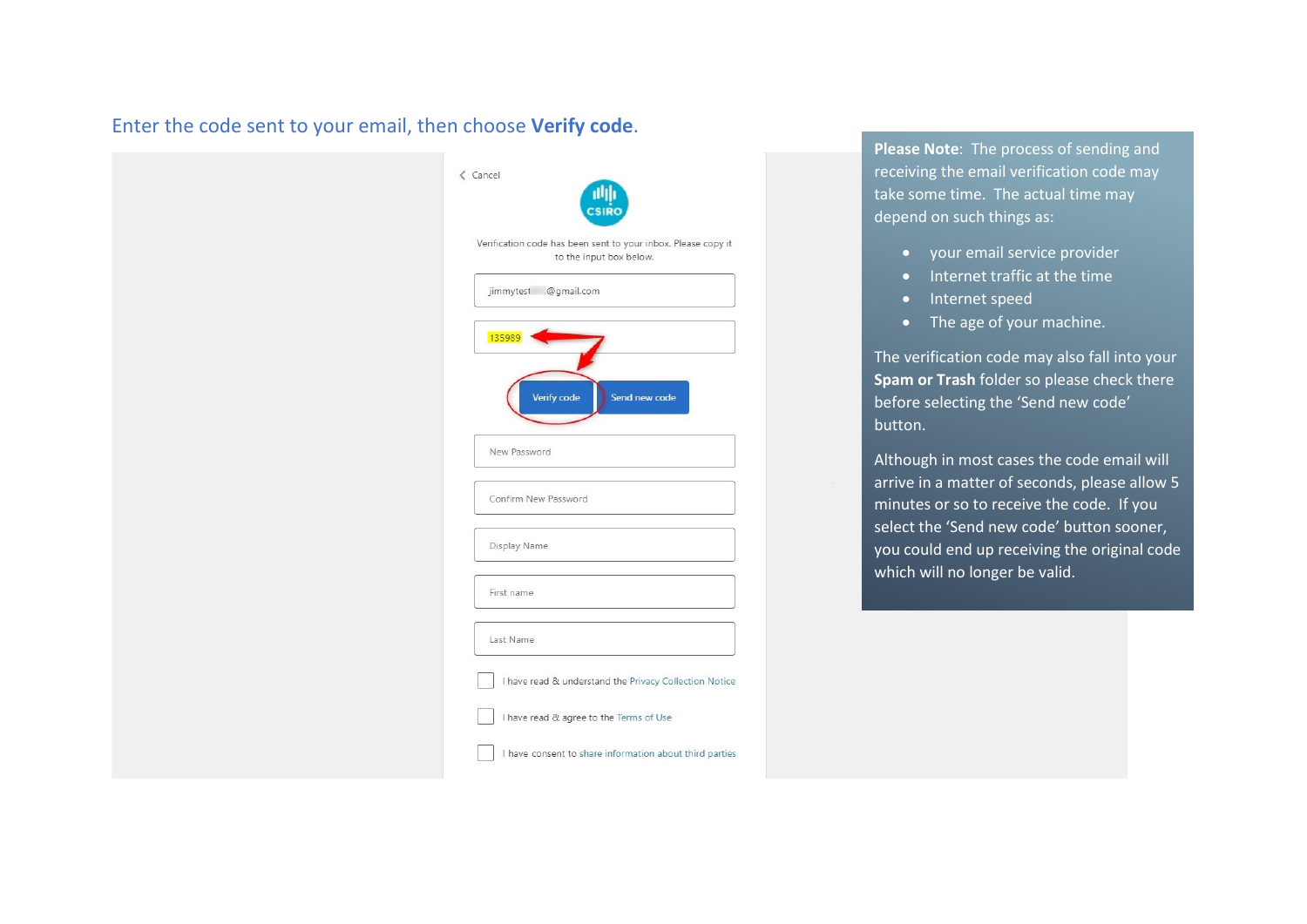Enter your new password twice, then complete the remaining details. Select **Create**. NOTE: You will not be able to progress unless you check the three boxes at the bottom of the page. Please ensure you read and understand the information provided.

| $\langle$ Cancel<br><b>CSIRC</b>                                        |  |
|-------------------------------------------------------------------------|--|
| E-mail address verified. You can now continue.                          |  |
| jimmytest463 @gmail.com                                                 |  |
|                                                                         |  |
|                                                                         |  |
| Jimmy TEST                                                              |  |
| Jimmy                                                                   |  |
| <b>TEST</b>                                                             |  |
| I have read & understand the Privacy Collection Notice<br>$\checkmark$  |  |
| I have read & agree to the Terms of Use<br>$\checkmark$                 |  |
| I have consent to share information about third parties<br>$\checkmark$ |  |
| Create                                                                  |  |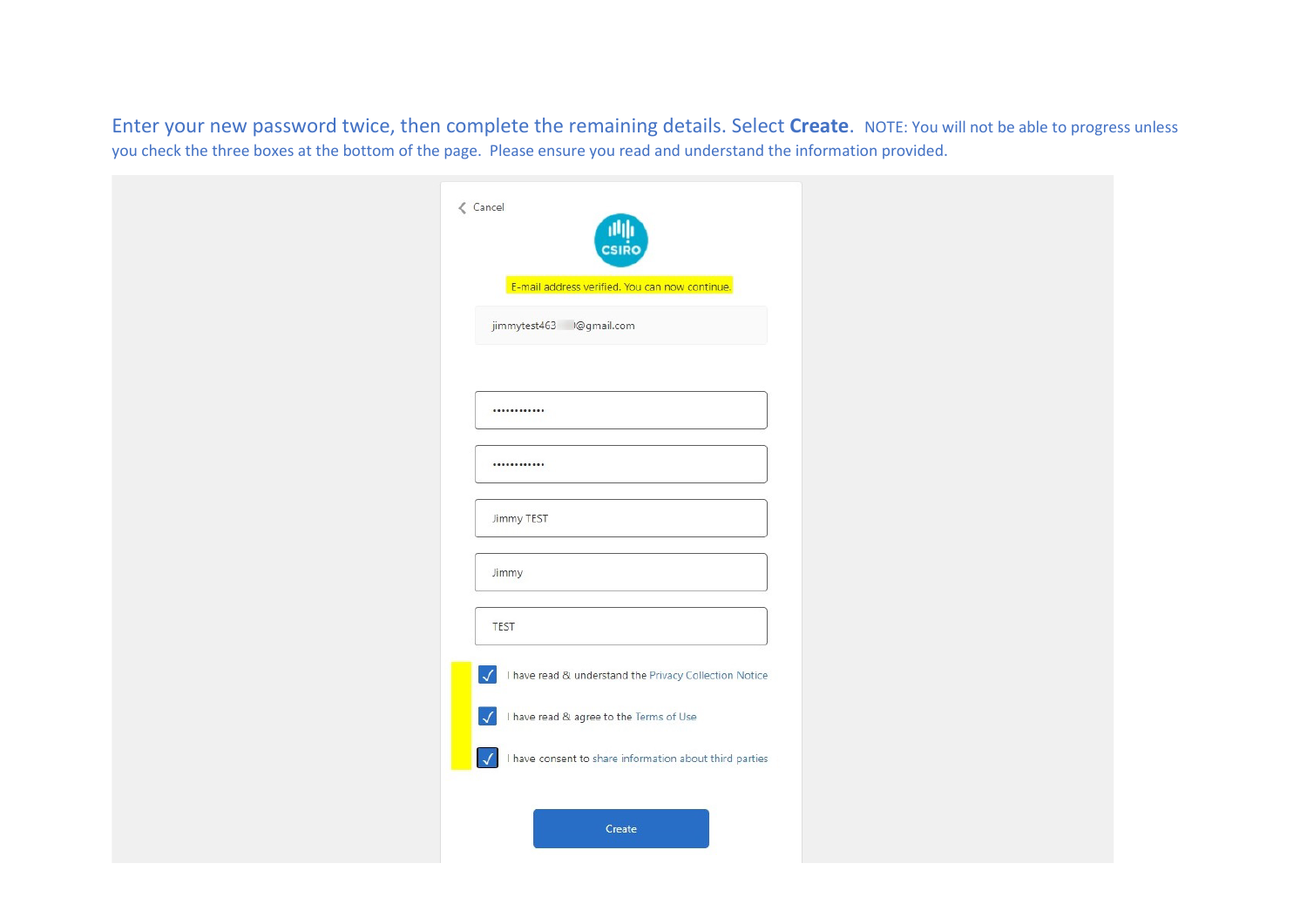The next step is to authenticate using your mobile number.

First choose **Australia** from the Country Code drop down list. Then enter your mobile number and select **Send Code**.

| $\langle$ Cancel<br>THE THE T                                                |  |
|------------------------------------------------------------------------------|--|
| Enter a number below that we can send a code via SMS to<br>authenticate you. |  |
| <b>Country Code</b><br>Australia (+61)<br>$\checkmark$                       |  |
| <b>Phone Number</b><br>$04$ *********5                                       |  |
| Send Code                                                                    |  |
|                                                                              |  |
|                                                                              |  |
|                                                                              |  |
|                                                                              |  |